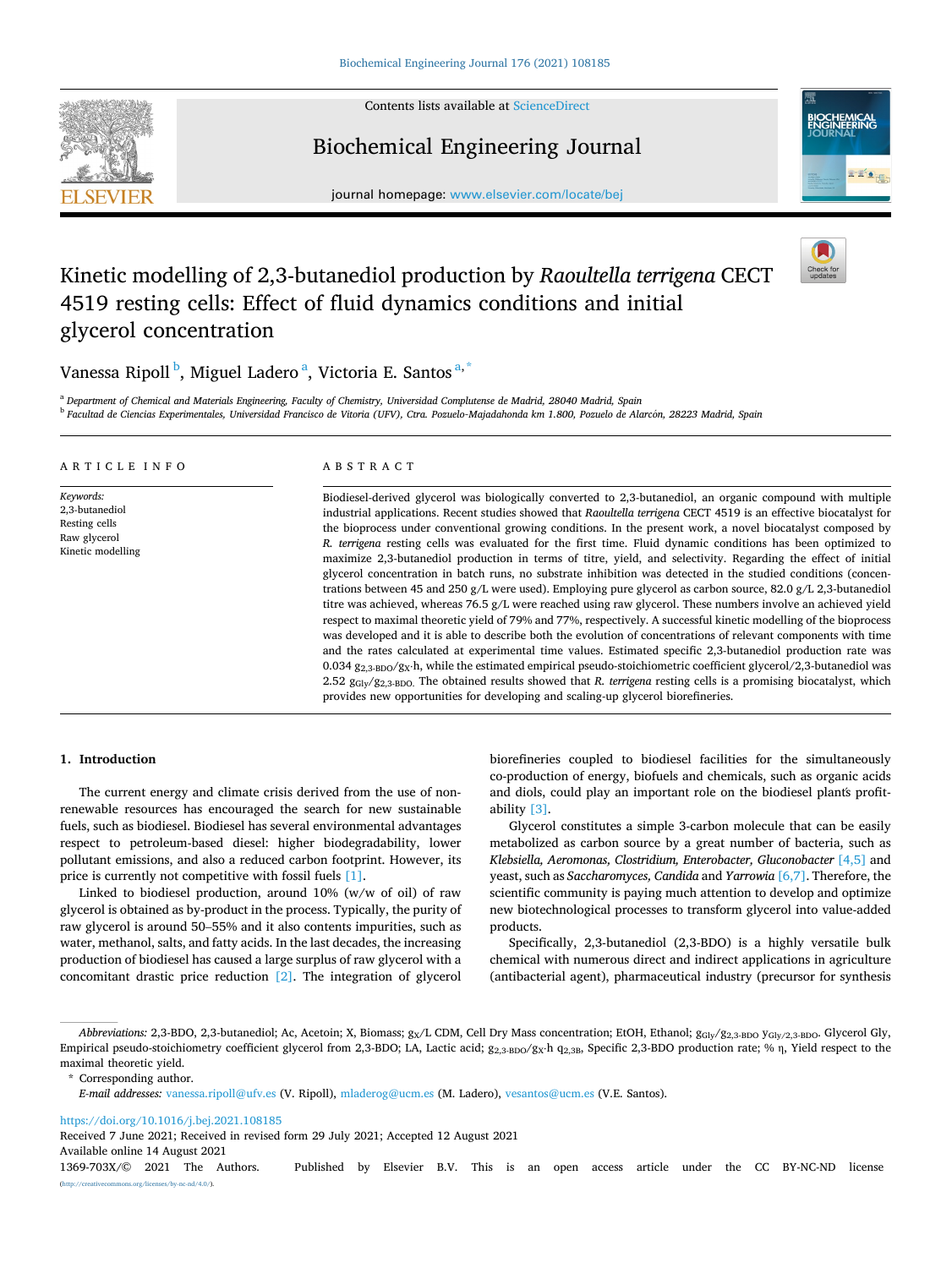of high-value drugs, biomarker, antiseptic, cryoprotectant), food industry (flavouring agent), and polymer industry (antifreezing, chain initiator in polyurethane intermediates reactions, precursor for synthesis of thermoplastic polymers) [\[8\].](#page-7-0)

The main challenges for the process industrial implementation are due to safety, raw material costs and downstream operation considerations [\[8\].](#page-7-0) Industrial bioprocess safety requires employing biocatalysts belonging to risk group 1. To date, the highest 2,3-BDO titre from glycerol have been produced by microorganisms belonging to risk 2, such as *K. oxytoca* [\[9\]](#page-7-0). On the other hand, recovery 2,3-BDO from fermentation broth is still a barrier to the large-scale implementation. Several unit operations based on distillation, membrane separation, solvent extraction, and ion exchange are being investigated [\[10](#page-7-0)–12]. Independently of the downstream operations, achieving a high 2,3-BDO titre in the broth is a key factor that determines the effectiveness of the purification.

In this sense, several authors have studied fed-batch fermentations employing growing cells as a process strategy to efficiently avoid substrate inhibition and enhance 2,3-BDO productivity [\[9,13](#page-7-0)–15]. On the contrary, only few studies have been focused on seeking alternative biocatalyst states for the bioprocess. Liu et al. [\[16\]](#page-7-0) studied the biotransformation of glucose into 2,3-BDO employing resting cells of *K. pneumoniae* and *Bacillus subtilis*. Recently, Kay and Jewett [\[17\]](#page-7-0) have developed a free-cell catalytic system based on a recombinant *Escherichia coli* strain lysate employing glucose and biomass hydrolysate as substrates. However, the 2,3-BDO concentration in these studies were relatively modest (12.5 g/L and 7.2 g/L, respectively).

Resting cells are characterized by nutrient limitation in broth to avoid cell growth. In growing cells bioprocesses, cofactors, such as NADH and NAD(P)H, can be regenerated by means of relevant metabolic pathways. Moreover, NADH and ADP are cofactors directly consumed in 2,3-BDO metabolic pathway [\[18,19\]](#page-7-0). Therefore, 2,3-BDO production can be also deeply influenced by the availability of theses energetic-molecules that could be reduced along the fermentation. Cofactors regeneration has been previously studied as a key factor for other bioprocess [20–[22\].](#page-7-0)

Recently, *Raoultella terrigena* CECT 4519 growing cells, a risk group 1 microorganism [\[23\],](#page-7-0) have been proposed as an effective biocatalyst to produce high 2,3-BDO concentration employing raw glycerol as sole carbon source. The published results showed that 2,3-BDO is a non-growth associated metabolite under the studied conditions [\[15,24\]](#page-7-0). There is no information in literature regarding the use of resting cells as biocatalysts to produce 2,3-BDO. Employing resting cells as biocatalyst for non-growth associated metabolites production could enhance the main product yield and reduce by-products formation. Therefore, the purpose of this operation strategy is to separate the growth and production processes to evaluate if the established submerged culture procedure can be improved. Based on these points, in the present work *R. terrigena* under non growing conditions (resting cells) is proposed as a novel biocatalyst for this bioprocess in order to improve it, as a proof of concept.

In aerobic bioprocesses, such as 2,3-BDO production, oxygen plays a key factor in cell growth, substrate consumption, cell maintenance, and metabolites production. When optimising an aerobic process, operational conditions (aeration and agitation) must be carefully set to maintain environmental and nutritional conditions (temperature, pressure, pH, nutrients, mixing, hydrodynamics stress, etc.) [\[25\]](#page-7-0). Specifically, 2,3-BDO production takes place by means of a metabolic pathway that is extremely sensitive to oxygen supply [\[13,26](#page-7-0)–29]. The influence of carbon source availability on 2,3-BDO productivity and product distribution has also been demonstrated [\[15,24,30,31\].](#page-7-0)

The present work aims to assess the feasibility of 2,3-BDO production through glycerol bioconversion employing *R. terrigena* CECT 4519 resting cells as biocatalyst, as a proof-of-concept. To reach this goal, the influence of the most influenced variables in the bioprocess (stirring speed as well as the initial glycerol concentration) on 2,3-BDO

production in batch experiments has been studied. Last, but not least, a kinetic model is proposed and applied to predict the evolution of the experimental data. Based on the kinetic analysis, model parameters (empirical pseudo-stoichiometric coefficient and specific production rate) have been estimated.

## **2. Materials and methods**

### *2.1. Microorganism and biocatalyst production*

In the present work, *R. terrigena* CECT 4519 was selected as biocatalyst. Previous publications have shown the efficacy of this bacterial strain to produce 2,3-butanediol from pure and waste glycerol employing growing cells [\[15,24,28\].](#page-7-0)

Bacterial stock was stored at  $-$  80 °C in a solution composed by glycerol-saline serum mixture (50:50% w/w). Experimental approach for biocatalyst production consisted in three serial growth steps that ensured a reproducible procedure as well as biomass amplification for production experiments. Modified synthetic M9 minimal salts 2x was employed as growth medium (composition: 30 g/L pure glycerol; 1.5 g/ L yeast extract; NH<sub>4</sub>Cl 2 g/L; 6 g/L KH<sub>2</sub>PO<sub>4</sub>; 12 g/L Na<sub>2</sub>HPO<sub>4</sub>; 1 g/L NaCl; 0.246 g/L MgSO<sub>4</sub>.7H<sub>2</sub>O; 0.011 g/L CaCl<sub>2</sub>) [\[24\].](#page-7-0)

At first, two successive cultures were carried out in 250-mL nonbaffled shaken flask with 50 mL of working volume, operating at 30 ◦C at 210 rpm in an orbital shaker. The duration of each step was 14 h and 4 h, respectively, being initial dry biomass concentration 0.1  $g<sub>X</sub>/L$ . Afterwards, the third step was carried out in a 3-L Biostat® B-Plus (Sartorius AG Germany) with a working volume of 2 L in order to ensure enough biomass concentration. The employed bioreactor consisted of a stirred non-baffled cylindrical tank. Biomass obtained in second step was used as inoculum of the bioreactor; being initial dry biomass concentration 0.25  $g_X/L$ . Operating conditions were set considering the optimum values determined in previous works (temperature: 30 ◦C; airflow: 1.5 vvm; stirring speed: 400 rpm; pH was left to freely evolve from 6.9 to 5.5 and subsequently maintained at this acid pH value using 2 M NaOH and 2 M HCl solutions) [\[24,28\]](#page-7-0). The duration of this third step was 20 h.

Afterwards, cells were harvested from broth by centrifugation (9000 rpm; 5 min at room temperature). The pellet was washed twice with Phosphate Buffered Saline (PBS) to eliminate residual growth medium. Finally, cells were suspended into PBS and used immediately in the subsequent resting cells experiments.

# *2.2. 2,3*–*butanediol production from glycerol employing resting cells biocatalyst*

Batch experiments employing resting cells were carried out in a 1-L Biostat® B-Plus (Sartorius AG Germany) with a working volume of 0.5 L. Biocatalyst concentration was fixed at 20  $g<sub>X</sub>/L$  and temperature was set at 30 ◦C, the aeration was kept at 1.5 vvm of the air flow rate, pH was controlled at 5.5 using 2 M NaOH and 2 M HCl solutions. The production medium used in this setup was PBS.

Two different sets of experiments were performed: stirring speed was studied from 200 to 500 rpm and initial glycerol concentration was set at different values: 45, 70, 125, 210, and 260  $g_{\text{Gly}}/L$ , employing pure glycerol (Panreac, ref. 151339), as well as raw glycerol provided by a Spanish biodiesel manufacturing plant (210  $g_{\text{Gly}}/L$ ). Raw glycerol samples analysis yielded the following composition: glycerol (from 55% to 85%w/w), chloride salts (from 17.3 to 56.6 g/L), phosphate salts (from 2.54 to 6.14 g/L), and a low amount of methanol ( $\sim$ 0.06%w/w). This study was carried out at the best stirred speed value obtained from the first set of experiments (400 rpm).

All of the experiments described in this work have been performed in triplicate, and only the mean value has been presented. The global experimental error was lower than 5%.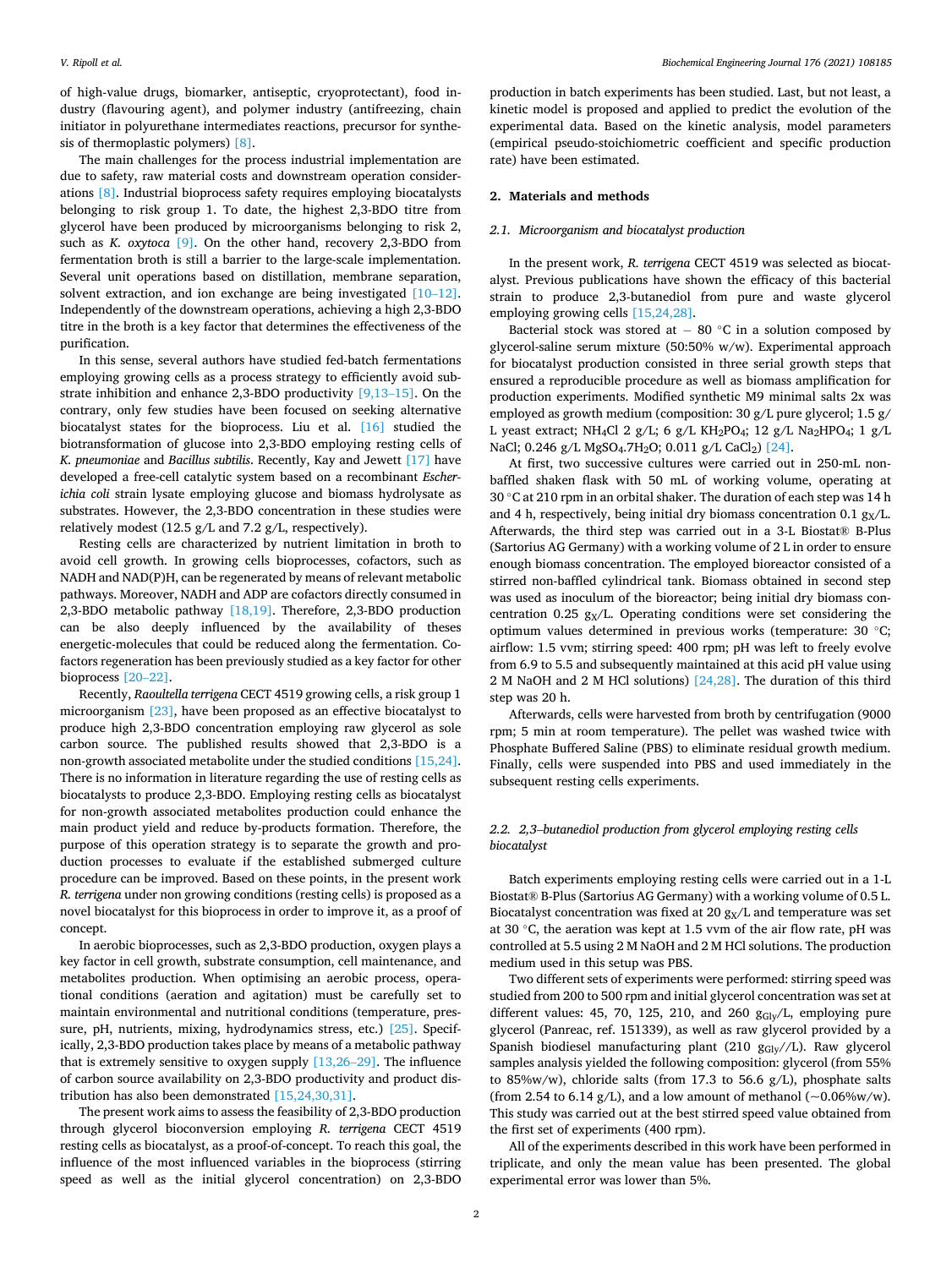#### *Biochemical Engineering Journal 176 (2021) 108185*

## <span id="page-2-0"></span>*2.3. Analytical methods*

Cell dry mass concentration (CDM) was measured by means of spectrophotometric technique (Shimadzu UV–visible spectrophotometer UV-1603). Dry cell weight was linearly related to the optical density (OD) of the broth at 600 nm, according to:

$$
CDM (g_X/L) = 1.616 \cdot OD \tag{1}
$$

Dilution of the sample is required to keep the absorbance value within the range of linear variation (0.1 *<* OD *<* 0.7).

Broth composition was determined by means of HPLC technique. Samples were previously centrifuged (14,000 *g*; 10 min) to remove solids. Glycerol, 2,3-BDO and other metabolic by-products (acetate, lactate, acetoin and ethanol) were quantified using a Rezex RHM-Monosaccharide H+ (8%) column (300  $\times$  7.8 mm, Phenomenex) and both refractive index and diode array detectors (Agilent Technologies, 1100 Series). A sulphuric acid Milli-Q water solution (0.01 M) flowing at 0.6 mL/min was employed as mobile phase. Column temperature was set at 65 ◦C, while refractive index detector operated at 55 ◦C. 2,3-BDO concentration corresponds to the total product concentration (*meso*-2,3 butanediol + (2*R,3R*)-2,3-butanediol + (2*S,3S*)-2,3-butanediol).

#### *2.4. Calculations*

Aspen Custom Modeler© software was employed to fit the kinetic models to experimental data in order to estimate kinetic parameters. The set of differential equations forming the kinetic model was integrated using the numerical implicit Euler method, so a multiple-response method to fit the model to the data was employed. The kinetic parameters were estimated by minimizing the difference between experimental observations and model simulation according to "least squares method" by an adaptive non-linear least-squares algorithm (NL2SOL).

For the purpose of the validation of the proposed model, physicochemical and statistical criteria were applied. The main statistical criteria were goodness-of-fit parameters: F-Fischer's value (F), the sum of squared residuals (SQR), the residual mean square error (RMSE), and percentage of explained variance (VE). They have been defined in a previous paper [\[5\]](#page-6-0) but, in short, the first three parameters contemplate the mean difference between experimental data and data estimated using the kinetic model, while the latter indicates how the model predicts the temporal change of the concentrations of relevant components in the reacting system.



**Fig. 1.** Evolution of (A) glycerol consumption, (B) 2,3-BDO production, (C) acetoin production, (D) ethanol production, and (E) lactic acid production in batch experiments employing *R. terrigena* resting cells as biocatalyst (20 g/L). *Key:* 200 rpm (Filled square); 300 rpm (Filled circle); 400 rpm (Filled triangle); 500 rpm (Blank diamond). *Operational conditions:* biocatalyst concentration:  $20 g<sub>X</sub>/L$ ; temperature: 30 ◦C; air flow rate: 1.5 vvm; pH: 5.5 (controlled); Initial glycerol concentration: 45  $g_{\text{Gly}}/L$ .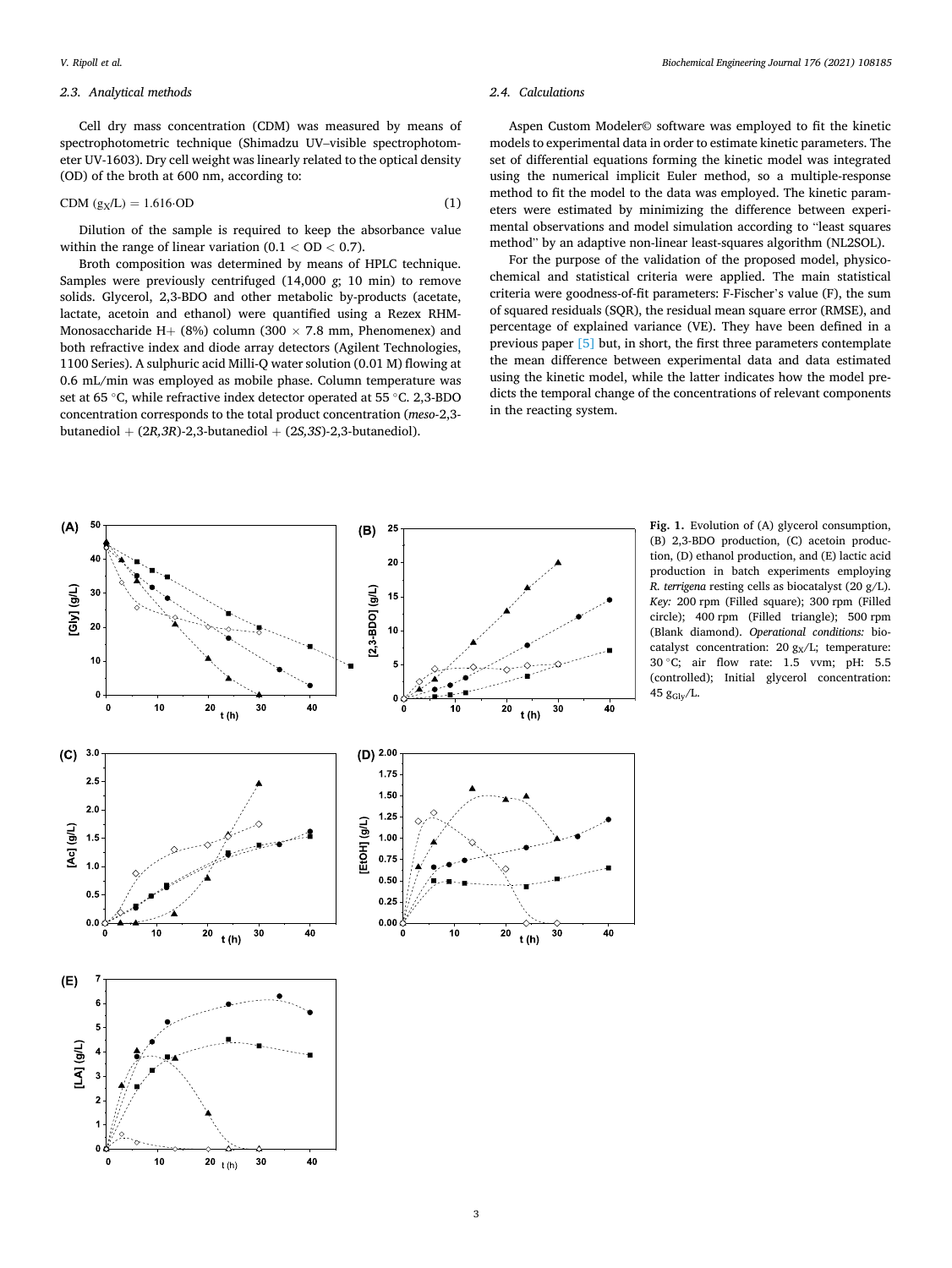## **3. Results and discussion**

### *3.1. Influence of stirring speed on 2,3-BDO production*

In this section we show several results on the influence of stirring speed on 2,3-BDO production employing *R. terrigena* resting cells as biocatalyst. Batch experiments employing a constant initial glycerol concentration (45  $g<sub>Glv</sub>/L$ ) and a constant biocatalyst concentration (20  $g<sub>X</sub>/L$ ) were performed at four stirring speed conditions: 200, 300, 400 and 500 rpm. The stirring speed range was selected based on previous results employing *R. terrigena* growing cells as biocatalyst [\[28\].](#page-7-0) The evolution of glycerol consumption, 2,3-BDO production, and by-products generation are shown in [Fig. 1.](#page-2-0)

As indicated in this figure, between 200 and 400 rpm there is an increase in glycerol consumption and 2,3-BDO production rates, reaching a peak at the higher stirring speed mentioned. However, when we increased the agitation speed to 500 rpm, a sharp deceleration in both parameters was observed. In consequence, it seems that there is a narrow range of oxygen supply that maximizes this diol production. For lower oxygen supply levels, bioprocess takes places slowly; but, on the contrary, 2,3-BDO production is not effective. Since intermediate metabolite in 2,3-BDO pathway is acetoin, its production is completely linked to 2,3-BDO and its maximal final concentration is observed at 400 rpm. Regarding to ethanol and lactic acid production, both molecules are more reduced metabolites than 2,3-BDO, so their production is boosted at lower values of oxygen supply (200–300 rpm). Similar influence of stirring speed on metabolite distribution employing *R. terrigena* growing cells has been previously reported [\[28\]](#page-7-0). Stirring speed range between 250 and 400 rpm enhanced 2,3-BDO production, reaching 5.8  $g_{2.3-BDO}/L$  when 30  $g_{Glv}/L$  of carbon source was used. In addition, anaerobic metabolites, such as succinic acid, lactic acid, and ethanol, are maximized at lower oxygen supply conditions (stirring speed lower than 400 rpm).

Since there is no availability of nutrients for growing in a resting cells system, a higher value of stirring speed (500 rpm) leads to arrest biocatalyst activity after 5 h of fermentation. However, growing cells system still works under higher agitations (until 1600 rpm). Between 700 and 1600 rpm metabolism is complete focused on growth and respiration pathways (maximal biomass concentration reached 22.5  $g<sub>X</sub>/L$ , and produced carbon dioxide was 14.7  $g_{CO2}/L$ ). At these conditions, phenomena dealing with oxidative and hydrodynamic stress could take place in resting cells system, as it was observed in conventional submerged fermentation using growing cells [\[28\].](#page-7-0)

In order to study metabolite distribution at each condition, yield and selectivity for each product have been studied. Yield (η) is expressed as the percentage of the ratio between the yield (product concentration/ consumed glycerol concentration) and the maximal theoretic yield, which is calculated applying the electron balance [\[32\].](#page-7-0) The values for

the theoretical maximum yields of the different metabolites from glycerol are: for 2,3-BDO 0.62  $g_{2,3\text{-BDO}}/g_{\text{Gly}}$ ; for acetoin from 0.67  $g_{\text{Ac}}/g_{\text{Gly}}$ ; for ethanol 0.58  $g_{EtOH}/g_{Gly}$ , and for lactic acid 1.14  $g_{LA}/g_{Glv}$ . The influence of stirring speed on product yield respect to maximal theoretic yield is shown in Fig. 2A. According to yield data, the metabolism, when the biocatalyst is a suspension of resting cells, focuses on producing 2, 3-BDO, being this diol the main product in broth after 40 h of fermentation. Lactic acid yield is negligible for all the studied conditions. Between 200 and 400 rpm, a residual ethanol yield (around 5%) is obtained. It should be highlighted that 2,3-BDO yield respect to maximal theoretic yield reached employing 400 rpm is around 90%, so the use of this resting cells system leads to a very effective glycerol conversion to 2, 3-BDO.

Selectivity is defined as the amount of a product per total amount of generated products, and it is expressed as a percentage. This is an interesting parameter to discuss about product distribution. Influence of stirring speed on product's selectivity is shown in Fig. 2B. Here, it is evidenced that oxygen supply plays an important role on this parameter: under lower oxygen supply conditions, anaerobic fermentative metabolites (lactic acid, ethanol) are produced. However, 2,3-BDO is the main product for all the studied conditions. 2,3-BDO selectivity is maximized (85%) when fixing the stirring speed at 400 rpm. Therefore, the best operational stirring speed is 400 rpm and it was set at that value for subsequent runs in this work (studying glycerol initial concentration and type).

#### *3.2. Influence of initial glycerol concentration on 2,3-BDO production*

To improve final 2,3-BDO concentration, different batch experiments were carried out employing increasing initial concentrations of pure glycerol (45, 70, 125, 210 and 260  $g_{\text{Gly}}/L$ ). Also, biodiesel-derived raw glycerol was used as carbon substrate at an initial concentration of 210 g/L. Evolution of glycerol concentration [\(Figs. 3](#page-4-0)A) and 2,3-BDO production ([Fig. 3B](#page-4-0)) are shown in [Fig. 3.](#page-4-0)

As it can be seen in [Fig. 3A](#page-4-0), the use of glycerol concentration below 210  $g_{\text{Glv}}/L$ , a total consumption of substrate is reached, even if we employ raw glycerol as the carbon source. Since resting cells are characterized by nutrient limitation in broth, exhaustion of required cofactors in metabolic pathway for 2,3-BDO production could be taking place. In longer experiment (after 150 h fermentation), biocatalyst is also getting old. As a consequence, substrate consumption slows down and the complete substrate exhaustion is not achieved. The evolution of glycerol concentration in all the experiments shows parallel trends, so the rate of glycerol consumption is constant regardless of the initial substrate concentration. As a conclusion, the studied glycerol concentration range does not inhibit bioprocess when using resting cells unlike what is observed with growing cells [\[20\].](#page-7-0)



Regarding 2,3-BDO production, the lower is the initial glycerol

**Fig. 2.** Influence on stirring speed on (A) product yield respect to maximal theoretic yield, (B) product selectivity *Key*: 2,3-BDO (Black column); Acetoin (Dark grey column); Ethanol (Grey column); Lactic acid (Light grey column). *Operational conditions*: biocatalyst concentration: 20 g<sub>X</sub>/L; temperature: 30 ℃; air flow rate: 1.5 vvm; pH: 5.5 (controlled); Initial glycerol concentration: 45  $g_{\text{Glv}}/L$ .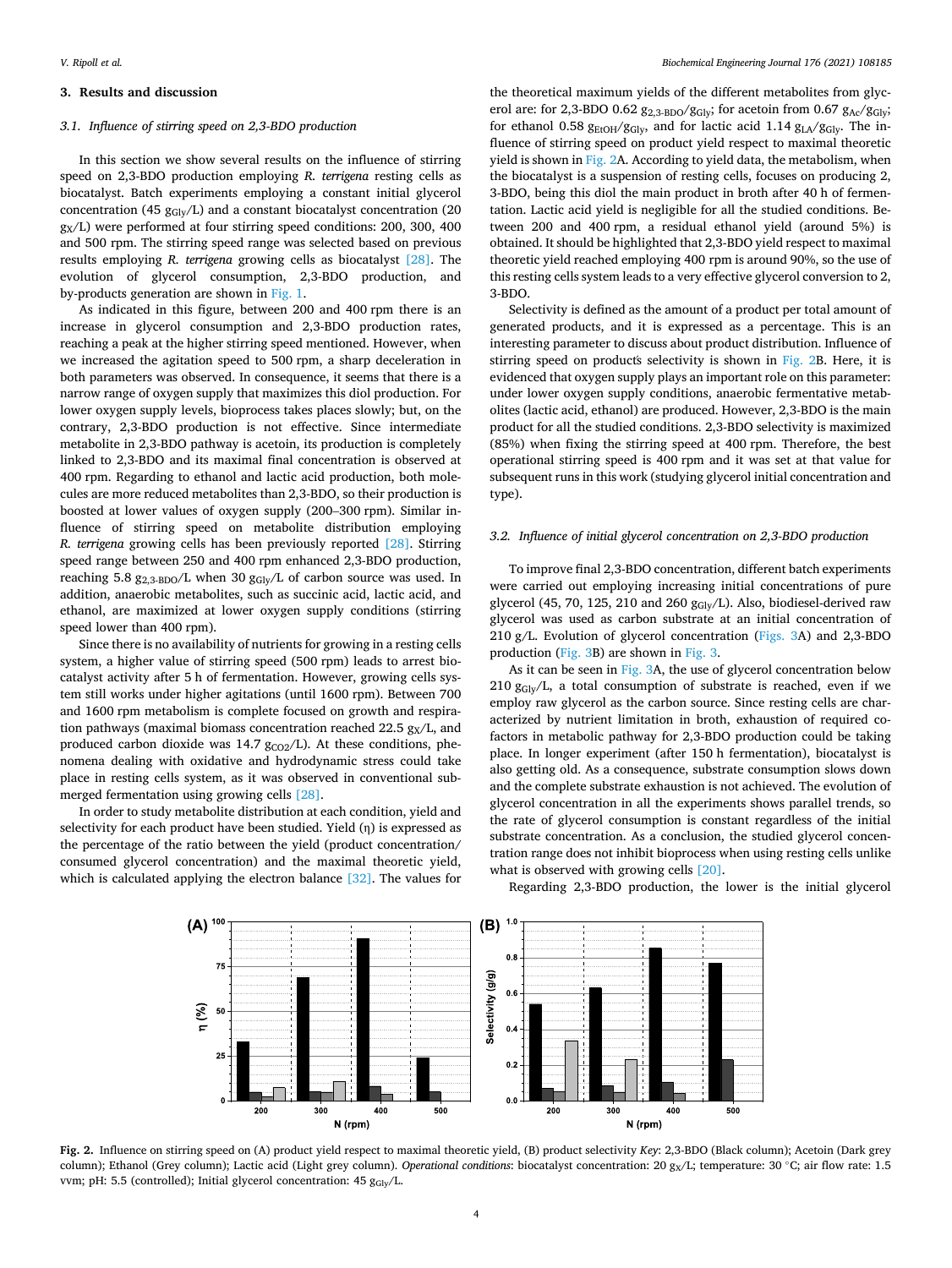<span id="page-4-0"></span>

**Fig. 3.** Influence of initial glycerol concentration employing *R. terrigena* resting cells as biocatalyst on (A) glycerol consumption, and (B) 2,3-butanediol production. *Key*: Pure glycerol concentration: (Filled square) 45 g<sub>Gly</sub>/L; (Filled circle) 70 g<sub>Gly</sub>/L; (Filled triangle) 125 g<sub>Gly</sub>/L; (Filled inverted triangle) 210 gGly/L; (Filled star) 260 gGly/L; Raw glycerol concentration: (Blank diamond) 210 g<sub>Gly</sub>/L. *Operational conditions:* biocatalyst concentration: 20 g<sub>X</sub>/L; temperature: 30 °C; air flow rate: 1.5 vvm; pH: 5.5 (controlled); Stirring speed: 400 rpm.

concentration, the faster substrate exhaustion and the lower 2,3-BDO titre are achieved. Maximal 2,3-BDO concentration reached is 85.4 g<sub>2,3BD</sub>/L, using 260 g<sub>Gly</sub>/L initial glycerol concentration. It must be highlighted that, in contrast to production employing growing cells, 2,3- BDO production starts at the very beginning of the fermentation, perhaps due to the high biocatalyst concentration (when using growing cells, a lag phase for 2,3-BDO production was observed [\[20\]](#page-7-0)). 2,3-BDO production rate present the same constant value regardless the initial substrate concentration used. Although 2,3-BDO production rate is slightly slower employing raw glycerol, the final titre is similar to the one obtained when using pure glycerol: 76.5  $g_{2.3BD}$  /L and 80.5  $g_{2.3BD}$ /L, respectively.

It should be pointed out that the evolution of substrate consumption as well as product generation along the time is quite similar for all the experiment, which means that the bioprocess is not inhibited by the substrate or the product concentrations.

[Fig. 4-](#page-5-0)A shows the influence of initial glycerol concentration using *R. terrigena* resting cells as biocatalyst on 2,3-BDO yield respect to maximal theoretic yield. It can be observed that, between 45 and 125  $g_{\text{Gly}}/L$ , 2,3-BDO yield remains constant, being the final yield around 85–90%. These results show the effectiveness of resting cells to transform glycerol into 2,3-BDO, being really close to the maximum achievable amount. However, higher initial glycerol concentrations lead to a slightly reduction of yield, achieving 65% when 260  $g_{\text{Glv}}/L$  is used.

Similar tendency is observed for 2,3-butanediol productivity, showed in [Fig. 4-](#page-5-0)B. Maximal productivity reaching 0.75  $g_{2,3BD}$  /(L⋅h) employing an initial glycerol concentration between 70 and 125 g/L. Regarding biodiesel-derived glycerol experiment, decrease in yield (77%) and productivity (0.51  $g_{2,3BD}$  /(L⋅h)) has been observed. Slowing down of the bioprocess can be ascribed to the impurities contained in the raw glycerol.

Acetoin and ethanol yields respect to the maximal theoretic yield reached at the end of the fermentation for each condition are shown in [Fig. 4](#page-5-0)-C and D, respectively. Lactic acid production was not detected in any experiment. Acetoin and ethanol yields achieved values lower than 4%. Indeed, employing an initial glycerol concentration of 210  $g_{\text{Glv}}/L$ , acetoin yield is lower than 1.5% and there is not ethanol in the broth. It have to be pointed out that 2,3-BDO is always the main product regardless of the substrate concentration used and by-products concentrations are negligible (below 2 g/L).

[Table 1](#page-5-0) summarized the published studies on 2,3-BDO production from pure and raw glycerol as sole carbon source using different risk 1 strains in batch and fed-batch operational mode as well as the results showed in this paper. 2,3-BDO yield respect to maximal theoretic yield has been calculated to compare results showed in the present work to published results. This comparison establishes that, currently, *R. terrigena* is the most effective biocatalyst to achieve a high concentration of the product. Comparing these results to the previous published research employing growing cells as biocatalyst [\[20\],](#page-7-0) it is highlighted that productivity has been enhanced employing resting cells. Although the results showed in the present work could be improved using, i.e. fed-batch operation, cell immobilization and/or regeneration of cofactors, it has been confirmed that *R. terrigena* resting cells are a novel viable biocatalyst for the biotransformation of raw glycerol into 2, 3-BDO.

# *3.3. Kinetic modelling 2,3-BDO production employing resting cells as biocatalyst*

Based on the experimental results, a kinetic model (Eqs. 2–5) is proposed to describe the observed tendencies. Due to the observation of experimental results [\(Fig. 5\)](#page-6-0) only one reaction can be considered that it is shown as Equation (2); moreover, a linear trend is observed, so, a constant reaction rate can be assumed. The only variable to be considered is the biomass concentration. The kinetic equation is shown in Eq. (3). The production rates for the two compounds considered in this model are summarized in Eqs. (4) and (5), for 2,3-BDO and glycerol, respectively. An empirical pseudo-stoichiometric coefficient,  $y_{2,3-BDO/Glv}$  $(g_{2,3\text{-BDO}}/g_{\text{Gly}})$ , is also required to relate the amount of glycerol consumed to produce 1 g of product  $(Eq. 5)$ .

Reaction stoichiometry:  $y_{Gly/2,3-BDO} Gly \xrightarrow{r} 2,3-BDO$  (2)

$$
\text{Reaction rate: } \mathbf{r}(\mathbf{g}_{2,3-BDO} | \mathbf{L} \cdot \mathbf{h}) = \mathbf{q}_{2,3-BDO} \cdot [X] \tag{3}
$$

2,3 - BDO production rate: 
$$
R_{2,3-BDO} = \frac{d[2,3-BDO]}{dt} (g_{2,3-BDO}/L \cdot h) = r
$$
\n(4)

Glycerol consumption rate: 
$$
R_{Gly} = -\frac{d[Gly]}{dt} (g_{Gly}/L \cdot h) = -y_{Gly/2,3-BDO} \cdot r
$$
\n(5)

The fitting of the proposed kinetic equation to experimental data (glycerol, 2,3-BDO and biomass concentration) was carried out to estimate the value of the only kinetic parameter. The fitting of the model to all data but the one obtained at 260 g/L (at different glycerol initial concentration) has been performed. Experiment with 260 g/L as initial glycerol concentration has been not considered for the kinetic analyses due to the deceleration occurred in the last hours of the fermentation. Experimental data relating to different initial glycerol concentrations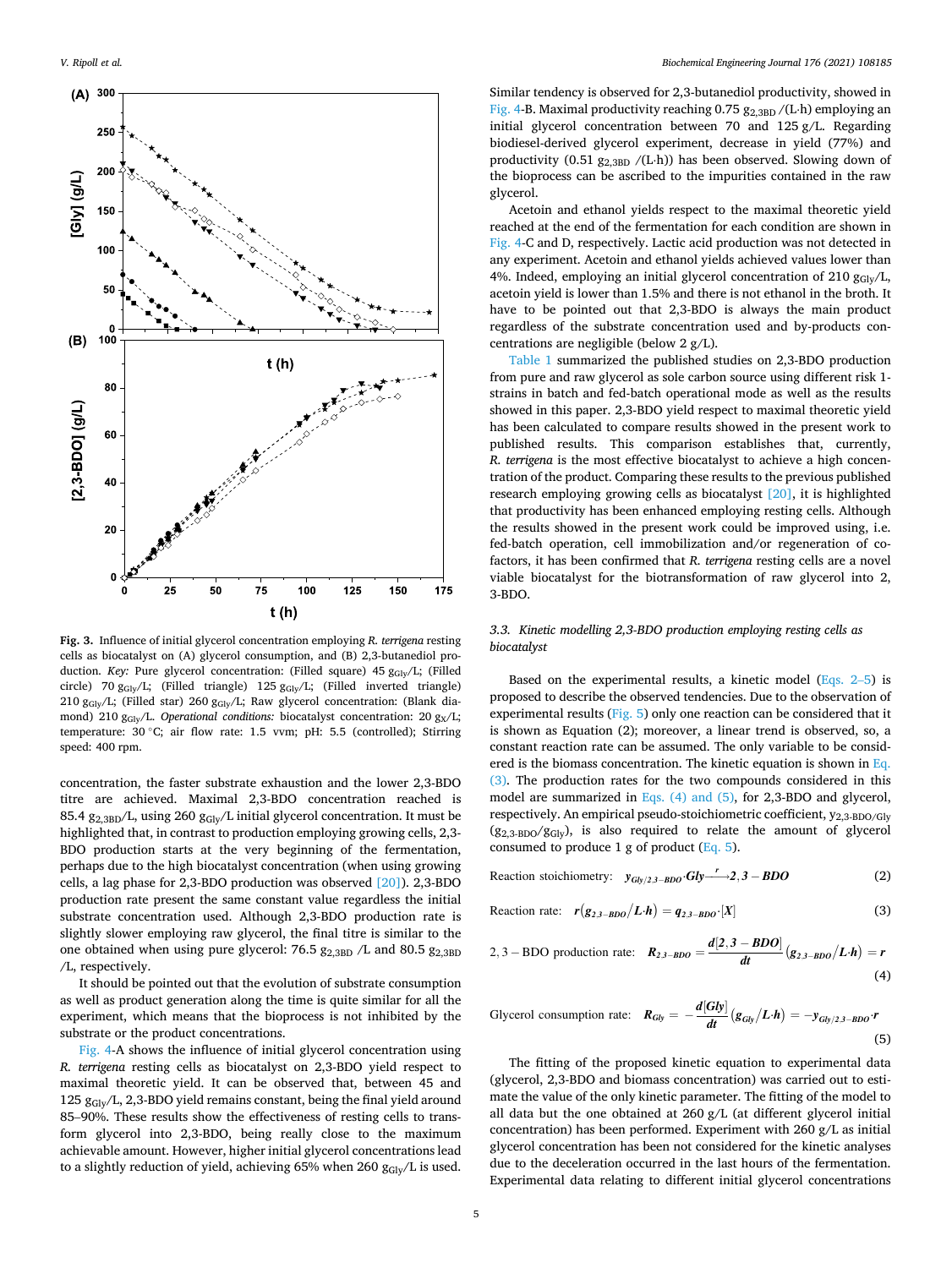<span id="page-5-0"></span>

**Fig. 4.** Influence of initial glycerol concentration employing *R. terrigena* resting cells as biocatalyst on (A) 2,3-BDO yield respect to maximal theoretic yield, (B) 2,3-butanediol productivity, (C) Acetoin yield respect to maximal theoretic yield, and (D) Ethanol yield respect to maximal theoretic yield. *Key:* Pure glycerol (Black columns), Raw glycerol (Grey column). *Operational conditions:* biocatalyst concentration: 20 g<sub>x</sub>/L; temperature: 30 °C; air flow rate: 1.5 vvm; pH: 5.5 (controlled); Stirring speed: 400 rpm.

#### **Table 1**

Summary of published studies on 2,3-BDO production from pure and raw glycerol as sole carbon source using different risk 1-strains in batch and fed-batch operational mode.

| Employed Biocatalyst (strain/state)       | Operational mode | Type of glycerol | Titre $(g_{2.3-BDO} / L)$ | $\eta$ (%) | Productivity $(g_{2.3-BDO}/(L \cdot h))$ | Reference |
|-------------------------------------------|------------------|------------------|---------------------------|------------|------------------------------------------|-----------|
| Bacillus amyloliquefaciens/ Growing cells | Batch            | Pure             | 42.6                      | 85         | 1.07                                     | [33]      |
|                                           | Fed-batch        | Raw              | 43.1                      | 78         | 0.45                                     | [34]      |
| R. ornithinolytica/ Growing cells         | Batch            | Pure             | 62.4                      | 36         | 0.74                                     | $[14]$    |
|                                           | Fed-batch        | Raw              | 78.1                      | 72         | 0.87                                     |           |
| Serratia proteamaculans/ Growing cells    | Batch            | Pure             | 18.4                      | 40         | 0.15                                     | [35]      |
| R. planticola / Growing cells             | Batch            | Pure             | 33.6                      | 54         | 1.40                                     | [36]      |
| R. terrigena / Growing cells              | Batch            | Pure             | 49.4                      | 68         | 0.39                                     | $[15]$    |
|                                           | Fed-batch        | Pure             | 90.5                      | 88         | 0.52                                     |           |
|                                           | Fed-batch        | Raw              | 80.5                      | 90         | 0.40                                     |           |
| R. terrigena/ Resting cells               | Batch            | Pure             | 82.0                      | 79         | 0.63                                     | This work |
|                                           | Batch            | Raw              | 76.5                      | 77         | 0.51                                     |           |

(between 45 and 210 g/L), including experiment with raw glycerol source (210 g/L), have been used together to fit the proposed model. The results of this fit are shown in [Table 2.](#page-6-0)

[Fig. 5](#page-6-0) shows both the experimental data evolution and the kinetic model prediction for substrate and product concentrations for the experiments at different initial glycerol concentration, including pure and raw substrate. It can be concluded that experimental results of all runs are perfectly described by the model previously commented, independently of the initial glycerol concentration and the type of carbon source employed (pure and raw). This is also reflected by the value of the statistical parameters dealing with the fitting, which are shown in [Table 2](#page-6-0). The F-Fisher calculated value  $(F_{cal})$  is much higher than the tabulated one (F<sub>tab</sub>) for a 95% of confidence interval, so the null-hypothesis test is fulfilled and the proposed kinetic model accurately reflects reality. SQR and RMSE values were acceptable in all fittings. Finally, the value of VE is quite close to 100%, which indicates the goodness of the fittings and the temporal trends estimated with the model and further reinforced the validity of the proposed kinetic model. It can be concluded that, under the studied conditions, the specific 2,3-BDO production rate is  $0.034 \pm 0.009$   $g_{2,3\text{-BDO}}/(g_X \cdot h)$  and the pseudo-stoichiometric coefficient is  $2.52 \pm 0.16$   $g_{\text{Gly}}/g_{2,3\text{-BDO}}$ .

## **4. Conclusions**

This is the first time that 2,3-BDO production employing *R. terrigena*  resting cells has been described. The obtained results showed that *R. terrigena* resting cells not only focused their metabolism on 2,3-BDO production pathway but also were not inhibited by initial substrate concentration. Both characteristics are key advantages in comparison to bioprocess carried out by growing cells. Successful 2,3-BDO production results were reached employing pure glycerol as carbon source (82.0 g/ L), as well as biodiesel-derived glycerol (76.5 g/L).

In short, *R. terrigena* resting cells are a novel viable biocatalyst in order to develop an industrial bioprocess based on separate growth and production units. The proposed bioprocess means a breakthrough respect to the conventional submerged fermentation using growing cells, enhancing the overall bioprocess effectiveness. Although these results provide promising insights, further researches on continuous operational mode, cofactors regeneration and cell immobilization are advisable.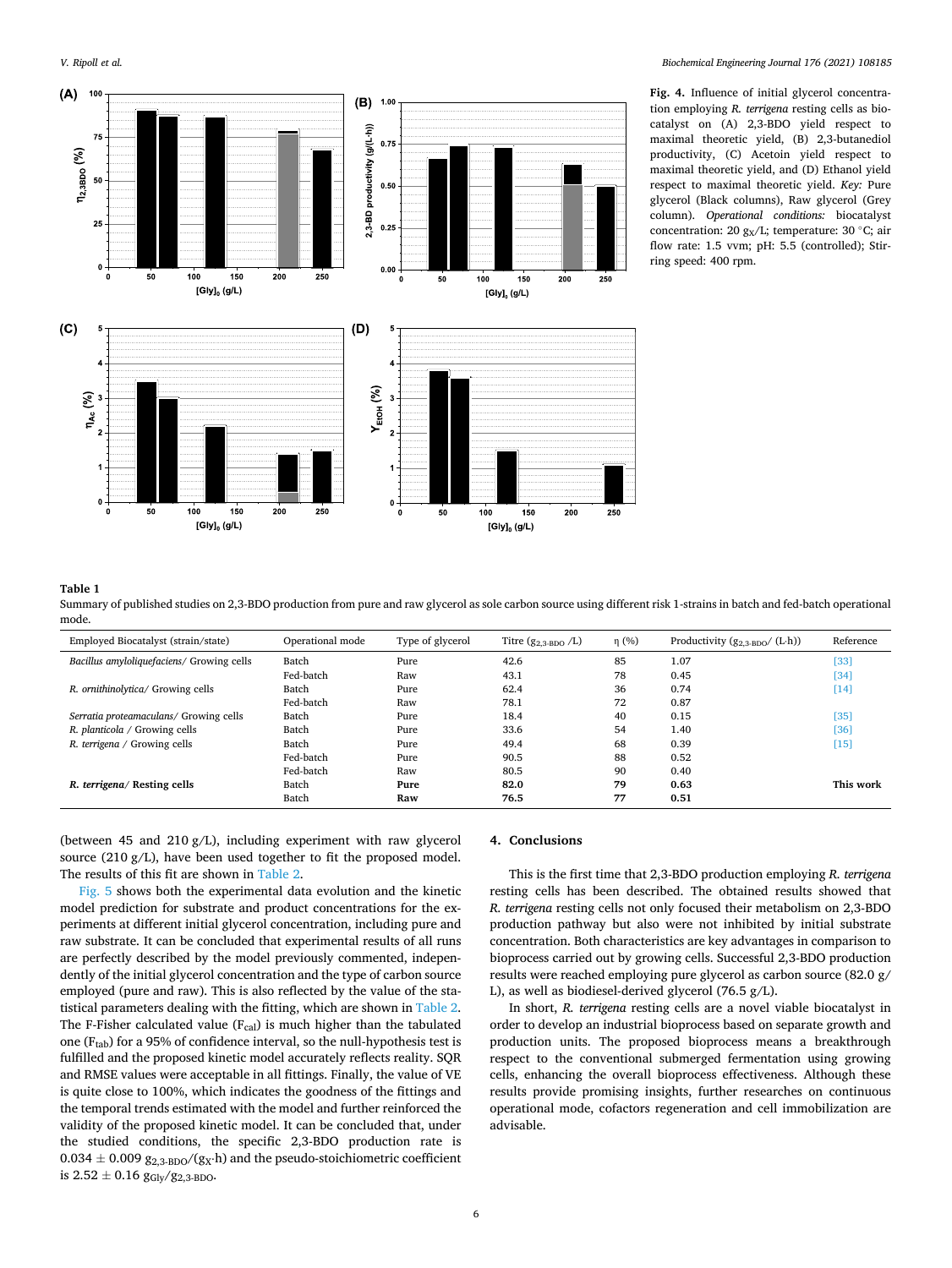<span id="page-6-0"></span>

**Fig. 5.** Experimental evolution (points) and kinetic model prediction (lines) of substrate and product concentrations for each experiment with the following initial glycerol concentration: (A) 45 g/L pure glycerol, (B) 70 g/L pure glycerol, (C) 125 g/L pure glycerol, (D) 210 g/L pure glycerol, and (E) 210 g/L raw glycerol. *Key:* glycerol concentration (Filled square); 2,3- BDO concentration (Filled circle). *Operational conditions:* biocatalyst concentration: 20 g<sub>X</sub>/L; temperature: 30 ◦C; air flow rate: 1.5 vvm; pH: 5.5 (controlled); Stirring speed: 400 rpm.

# **Table 2**

Estimated model and statistical parameters obtained from the fit the proposed model to the experimental date from the initial (pure and raw) glycerol concentration experiments.

| <b>Model Parameters</b>                             | Value                    |
|-----------------------------------------------------|--------------------------|
| $q_{2,3-BDO-}(g_{2,3-BDO}/L.H)$                     | $0.034 \pm 0.009$        |
| $y_{Gly/2,3-BDO}\left({g_{Gly}/g_{2,3-BDO}}\right)$ | $2.52 \pm 0.16$          |
| Statistical parameters                              | Value                    |
| $F_{cal}$ / $F_{tab}$ 95%                           | $9.42 \cdot 10^3 / 19.5$ |
| SOR                                                 | 64.2                     |
| <b>RMSE</b>                                         | 4.11                     |
| VE (%)                                              | 99.4                     |
|                                                     |                          |

# **CRediT authorship contribution statement**

**Vanessa Ripoll:** Investigation, Data curation, Methodology, Writing – original draft. **Miguel Ladero:** Conceptualization, Funding acquisition, Project administration, Supervision, Writing – review  $\&$  editing. **Victoria E. Santos:** Conceptualization, Funding acquisition, Project administration, Supervision, Writing – review & editing.

## **Declaration of Competing Interest**

The authors declare that they have no known competing financial interests or personal relationships that could have appeared to influence the work reported in this paper.

## **Acknowledgements**

This work was supported by the Ministerio de Economia, Industria y Competitividad -MINECO-, Spanish Government, under contract EUI2008-03600 and CTQ2010-11765-E.

### **References**

- [1] A. Chamkalani, S. Zendehboudi, S. Rezaei, K. Hawboldt, A critical review on life cycle analysis of algae biodiesel: current challenges and future prospects, Renew. Sustain. Energy Rev. 134 (2020), 110143, [https://doi.org/10.1016/j.](https://doi.org/10.1016/j.rser.2020.110143) rser.2020.1101
- [2] G. Bagnato, A. Lulianelli, A. Sanna, A. Basile, Glycerol production and transformation: a critical review with particular emphasis on glycerol reforming reaction for producing hydrogen in conventional and membrane reactors, Membranes 7 (2) (2017) 17, [https://doi.org/10.3390/membranes7020017.](https://doi.org/10.3390/membranes7020017)
- [3] A. Vlysidis, M. Binns, C. Webb, C.A. Theodoropoulos, Techno-economic analysis of biodiesel refineries: assessment of integrated designs for the co-production of fuels and chemicals, Energy 36 (2011) 4671–4683, [https://doi.org/10.1016/j.](https://doi.org/10.1016/j.energy.2011.04.046)  [energy.2011.04.046.](https://doi.org/10.1016/j.energy.2011.04.046)
- [4] E. Celinska, W. Grajek, Biotechnological production of 2,3-butanediol current state, Biotechnol. Adv. 27 (2009) 715–725, [https://doi.org/10.1016/j.](https://doi.org/10.1016/j.biotechadv.2009.05.002)  [biotechadv.2009.05.002.](https://doi.org/10.1016/j.biotechadv.2009.05.002)
- [5] S. de la Morena, M. Wojtusik, V.E. Santos, F. Garcia-Ochoa, Kinetic modeling of dihydroxyacetone production from glycerol by gluconobacter oxydans ATCC 621 resting cells: effect of fluid dynamics conditions, Catalysts 10 (1) (2020) 101, <https://doi.org/10.3390/catal10010101>.